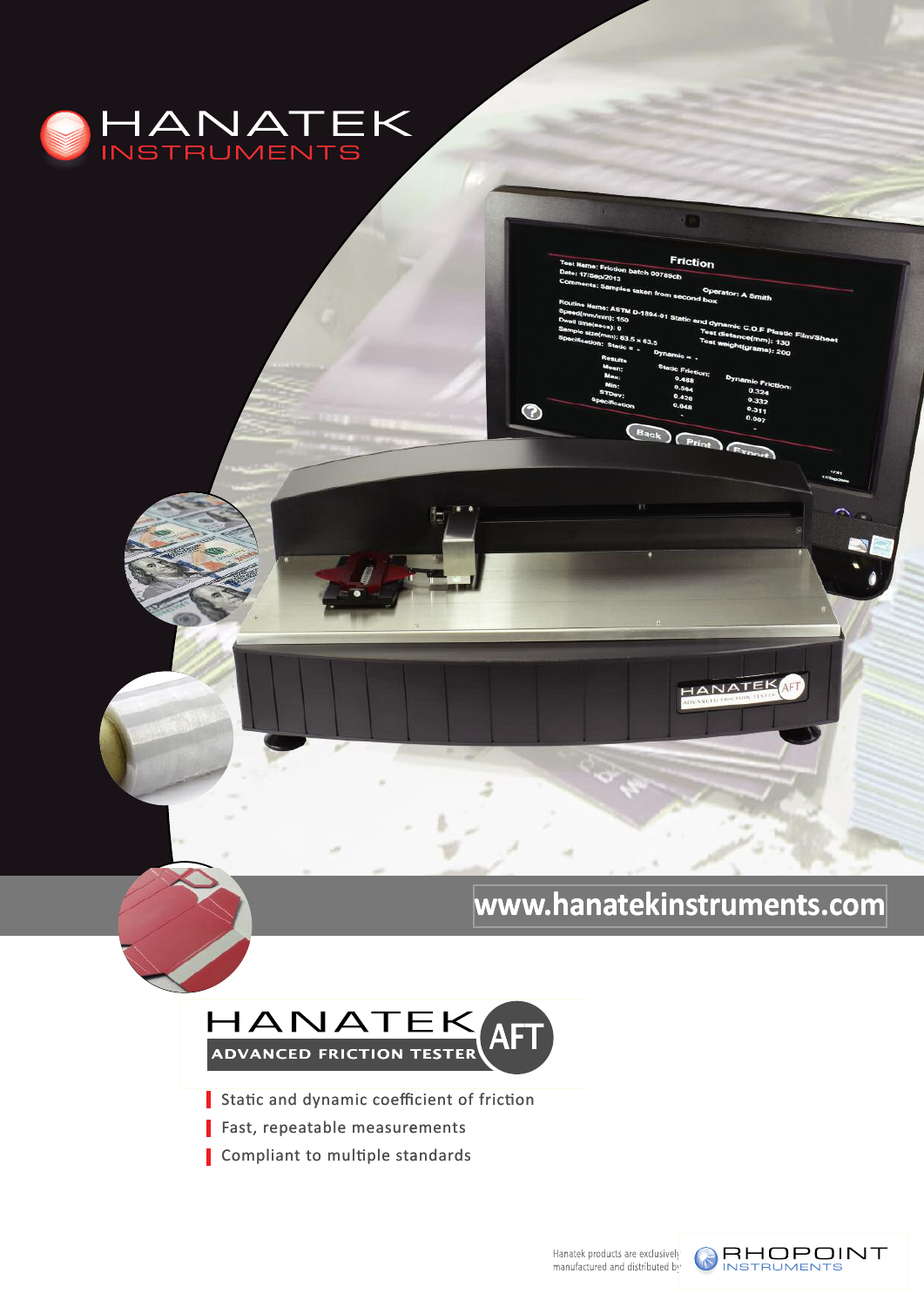# **AFT** Advanced Friction Tester

## **VERSATILE INSTRUMENT • REPEATABLE MEASUREMENTS •**

The Advanced Friction Tester produces detailed fingerprints of new substrates, coatings and production samples. These characteristics can be saved and compared at any time allowing the manufacturer to specify the optimum surface finish for any packaging process.

Surface slip is a key factor when printing, erecting or filling packaging materials on an automatic line. Friction parameters help the manufacturer understand how the finish of a blown film or printed carton can influence the feeding and running speed. In addition to these values the AFT produces detailed force graphs that can be saved and compared.



Optional attachments are available for the AFT that will measure peel strength, blocking, and tearing of packaging materials. Measuring surface friction is important in many industries, the AFT can be used to measure many materials including plastic film, carton board, textile, paper, foils and laminates.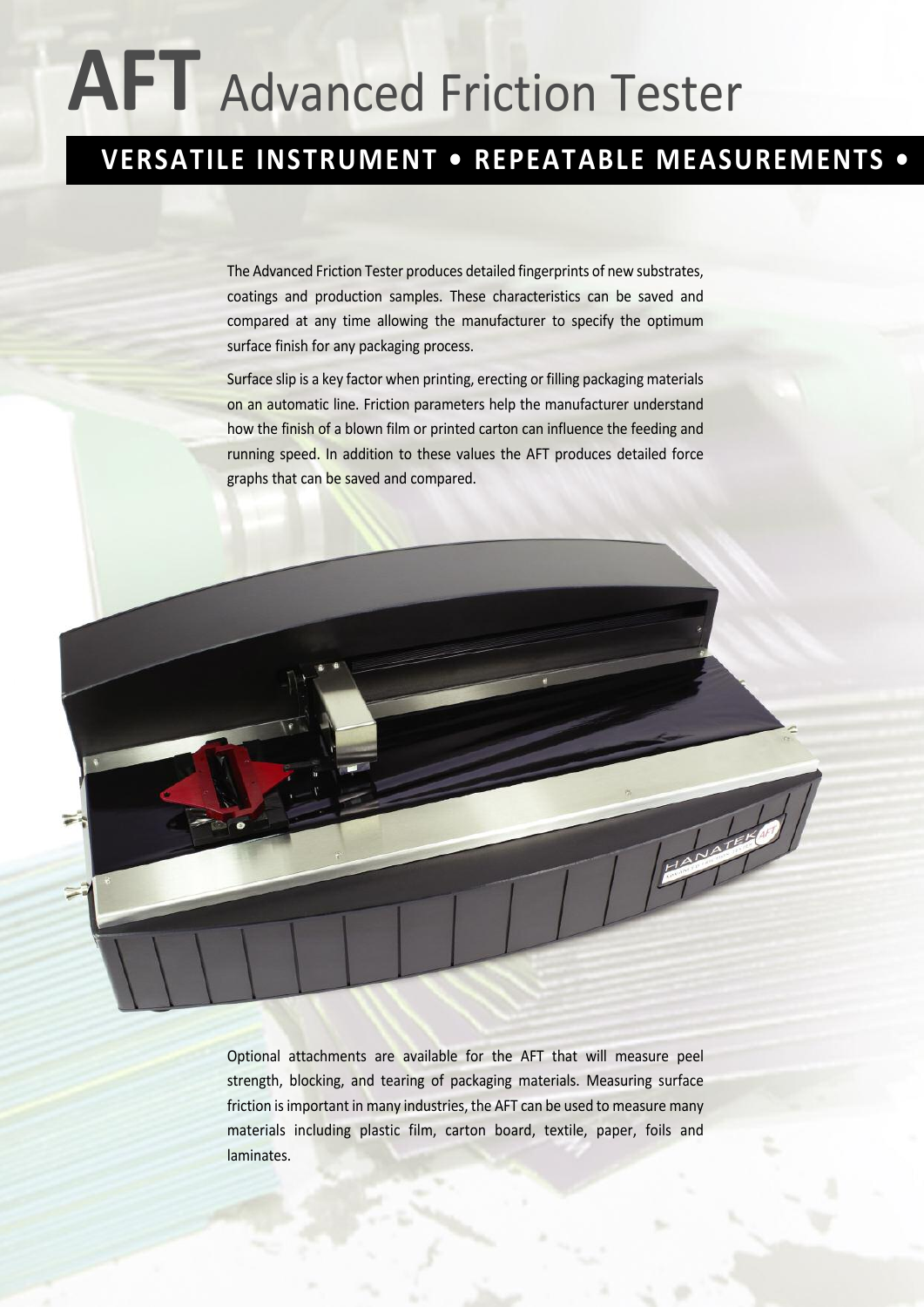## **REPEATABLE MEASUREMENTS • EASY To USE**

#### **MEASURINg FRIcTIoN**

The Hanatek AFT measures both static and dynamic coefficient of friction.

**Static Friction:** The initial force required to make two surfaces slip against each other.

**Dynamic Friction:** The ongoing force required to maintain movement between two surfaces.

**How is friction measured?** A sample of 63.5mm<sup>2</sup> with a weight acting over the entire surface area is run over another sample at a given speed.

This is typically a face to face test.

Exact test parameters are specified in ASTM D1894, ISO 8295, ISO 15359, ASTM D2534, TAPPI T549.

#### **FEATURES**

Automatic sled placement with variable dwell times give more repeatable static slip results



*Sled is positoned on lift pins Lift pins retract into the instrument and the sled is placed in the same position each time*

- **Fixed link between the sled and the load cell means that there** are no errors in fricton from pulley wheels or cords associated with other measuring instruments
- Full graphical & statistical analysis of test results can be printed to PDF for easy reporting **ToUch ScREEN INTERFAcE**



*All results can be compared graphically – a previously tested reference can also be overlaid to help understand batch to batch consistency and quality*

**Create & store electronic references for future comparison** 



*The instrument calculates detailed statistics for multiple measurements. A detailed report can be printed directly from the instrument*

Pre-loaded ISO/ASTM/TAPPI slip test methods



*The instrument has pre-loaded test instructions that help ensure samples are tested to international standards*

**Choice of easy-load sled for measuring films or standard sled for** other materials



*Easy-load friction sled*

The AFT uses an intuitive touch screen interface making it accessible and easy to use.

#### **Development tool or Q.A. instrument**

 $\blacksquare$  This flexible instrument can be configured for quality or research use –

#### **Research tool**

- $\blacksquare$  Create bespoke test methods
- Statistical and graphical analysis of results

#### **Q.A. instrument**

- Pre-loaded ISO/ASTM/TAPPI/FINAT test methods
- $\Box$  Date/operator stamped results
- $\blacksquare$  User definable pass/fail criteria with optional password protection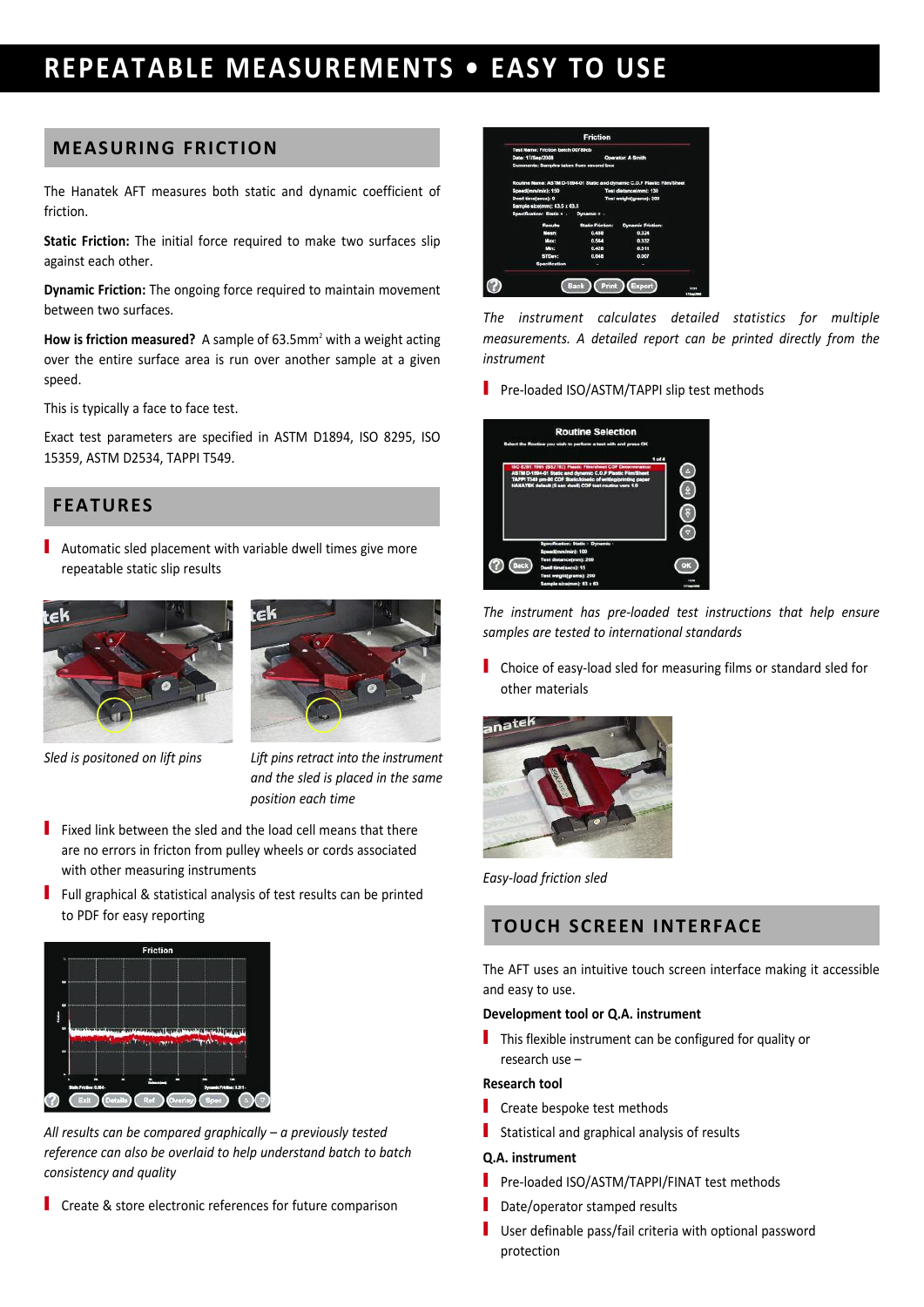## **ADDITIoNAL TESTS**

#### **oN-ScREEN gRAPhIcAL hELP**

All operations and test methods have comprehensive graphical on-screen help.

- Intuitive and easy to use
- $\blacksquare$  Easy to train new users
- $\blacksquare$  Consistent results for all operators
- No need to consult complicated manuals



All operations have on-screen graphical help including instructions for sample preparation and testing, software navigation and instrument set-up.

#### **PAPER & BoARD FRIcTIoN TEST ATTAchMENT (ISo 15359)**

Additional attachment to remove uncertainty in measurement of paper and board.

- Utilises the unique Hanatek sled lowering system to remove placement errors
- Guidance system ensures that the sled is kept parallel with the measuring platen
- Sample preparation system eliminates errors caused by sample contamination



#### **PEEL TESTINg**

Optional attachments transform the AFT into a precision peel test instrument, accurately measuring the force required to separate glued or laminated films, tapes, labels etc.

- $\blacksquare$  All tests are to FINAT international standards
- T-Peel, 180° peel or 90° peel tests
- Graphical on-screen instructions
- $\blacksquare$  Force curves and statistical analysis



#### **TEAR TESTINg – SUBSTRATE STRENgTh**

Optional tear strength attachment allows the user to measure and control tear strength to international standards.

- $\blacksquare$  Trouser Tear method
- $\blacksquare$  Full graphical instructions and sample templates

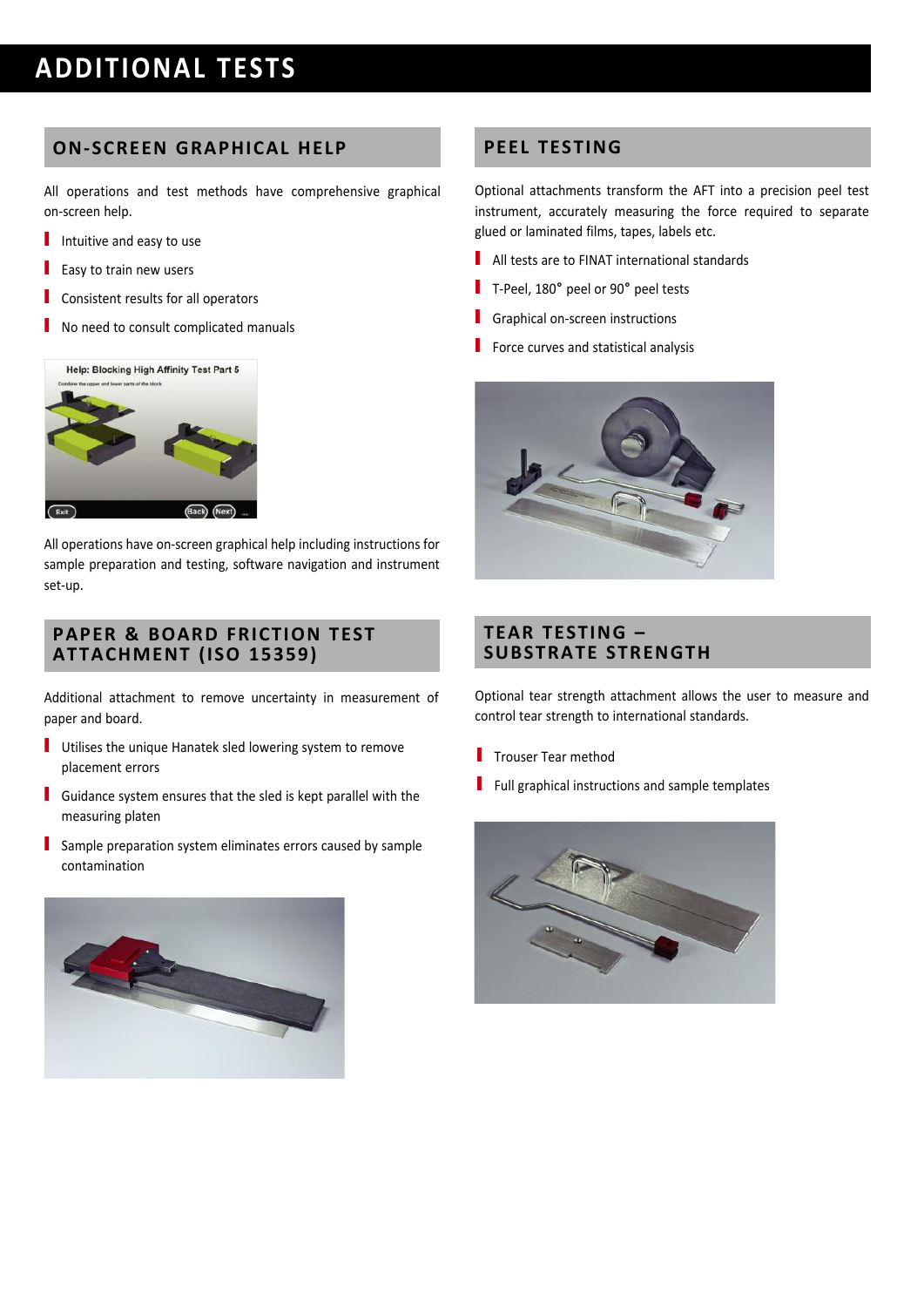# **BLock TESTINg – FILMS, LABELS & cARToNS**

During storage, films, labels or cartons can inadvertently block together making them difficult to separate and feed into finishing or packing lines.

- $\blacksquare$  Measure the force required to separate blocked samples
- $\blacksquare$  Full testing and sample conditioning instructions
- $\blacksquare$  Test to international standards



#### **DETAchABLE hEATED BED**

Detachable heated bed can be added to test frictional characteristics at elevated temperatures up to  $110^{\circ}$ C.



#### **BoX cLoSINg FoRcE**

Measure the forces required to close filled cartons.



This test ensures that carton based packages can be stacked and displayed correctly. Cartons must also be properly closed to ensure that any secondary process such as film wrapping can be performed.

#### **APPLIcATIoNS**







**Leather coatings**



**cartons Labels**



**Textile Foils**

#### **UNIVERSAL SAMPLE cUTTER\***

The Hanatek Universal Sample Cutter has been designed for the simple cutting of samples for the packaging industry. Dies can be configured to cut samples for most test types including: friction, tensile, grammage,  $O_2$  permeability,  $CO_2$  permeability, WVTR, rub resistance, carton crease, carton stiffness and many more.



\*Optional accessory, not included in the price of the Hanatek Friction Tester.



**Plastic film Printed packaging**



**Printed** paper